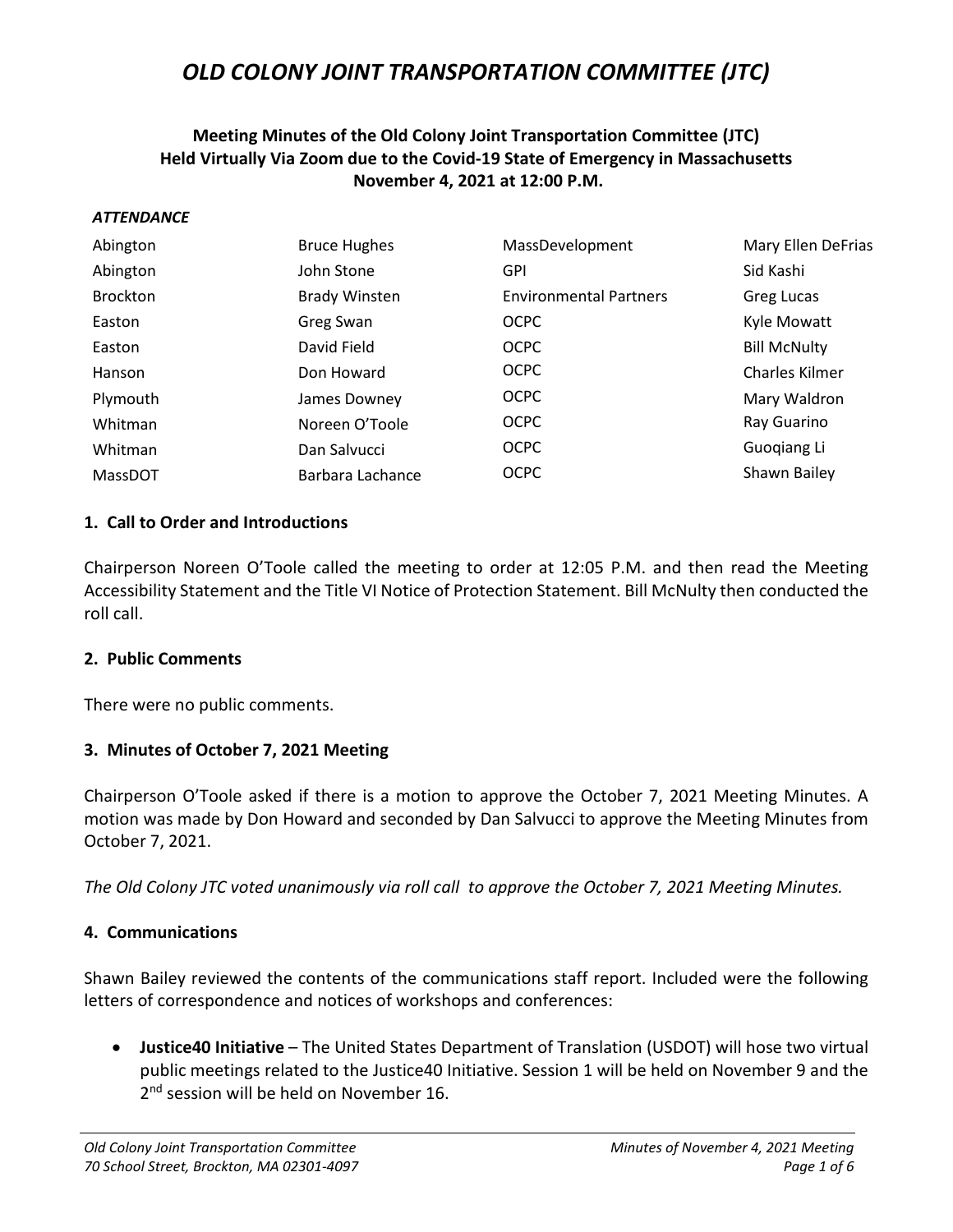- **New Local Bottleneck Reduction Grant Program** MassDOT has launched the new Local Bottleneck Reduction Program that provides support to municipalities in their local congestion reduction efforts. The program will fund innovative solutions to address local congestion bottlenecks at intersections to improve traffic flow. Applications will be accepted until November 15, 2021.
- **2022 MassTrails Program – Grant Round Now Open –** MassTrails provides matching grants to communities, public entities and non-profit organizations to plan, design, create, and maintain the diverse network of trails, trail systems, and trails experiences used and enjoyed by Massachusetts residents and visitors. Applications are accepted annually for a variety of wellplanned trail projects benefiting communities across the state. Applications must be submitted online by 11:59 p.m., Tuesday, February 1, 2022.
- **2021 MassDOT Moving Together Virtual Conference – December 7-9, 2021 –** Learn about the latest pedestrian, bicyclist, and public transportation topics with transportation professionals from across Massachusetts, the United States, and the World.

### **5. Reports**

# *A. Brockton Area Regional Transit Authority (BAT)*

There was no report from Brockton Area Transit at this time.

# *B. Greater Attleboro-Taunton Regional Transit Authority (GATRA)*

Shawn Bailey stated that there is no update from GATRA.

# *C. South Coast Rail Project*

Shawn Bailey reported on the following:

- In October 2021, work conducted involved 24-hour daily excavation at the Middleboro Avenue bridge in Taunton, and drill shaft work for a support wall between Church Street in Raynham and Middleboro Avenue in Taunton. Grade crossing and track work at Forge Road and Richmond Road in Assonet continues 24-hours per day.
- Additional work done included transportation of soils from the previously mentioned work in Taunton to the new Middleborough Station site; and construction at station sites, layover sites, and along the right-of-way from Middleborough to New Bedford, as well as along the right-ofway from Berkley to Fall River.

# **6. Old Business**

# *A. FFY 2022-2026 Transportation Improvement Program (TIP) Implementation*

Charles Kilmer reported on updates to projects within the TIP. They are as follows: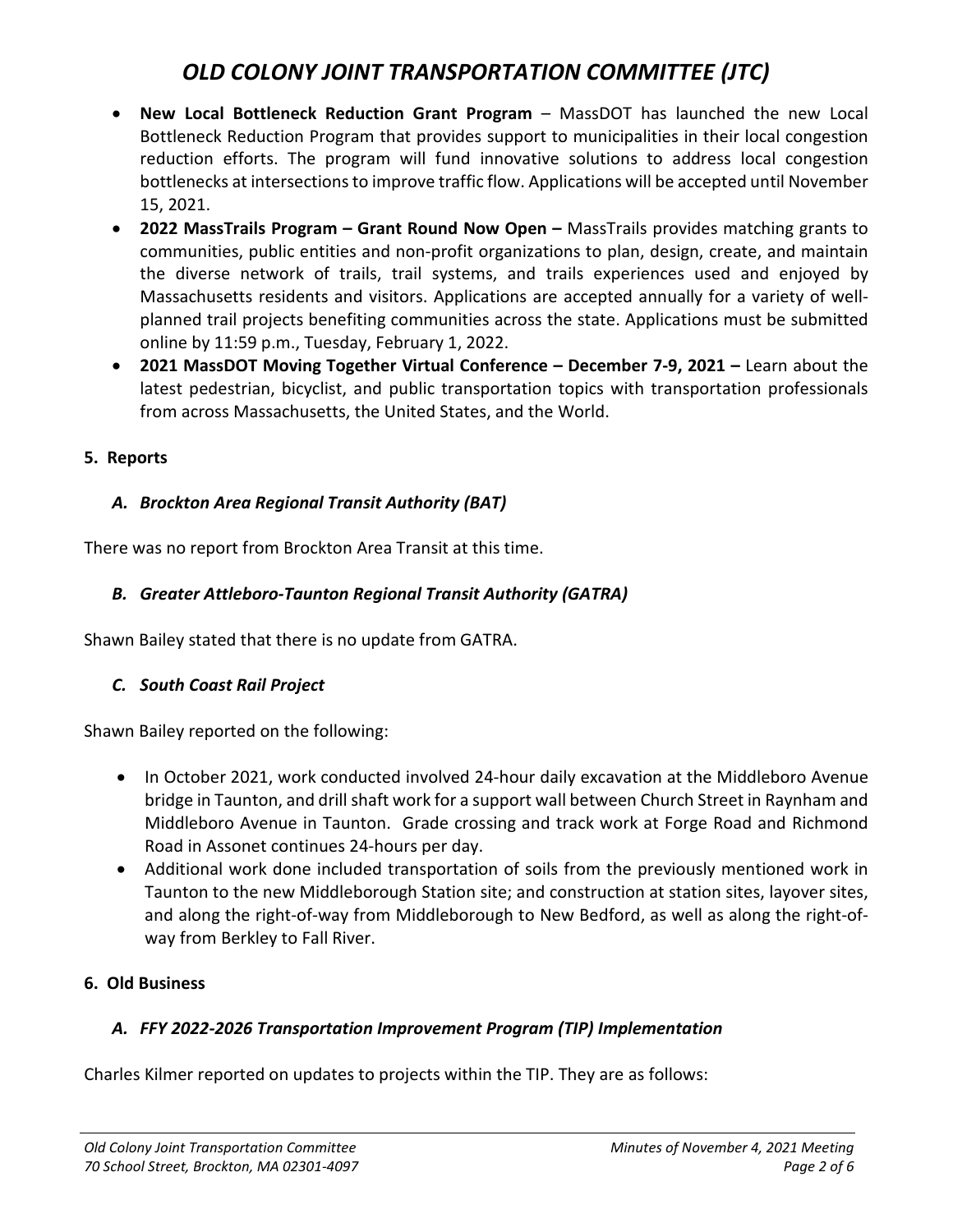### **FFY 2022**

- AVON & STOUGHTON PAVEMENT PRESERVATION AND RELATED WORK ON ROUTE 24 (608496)
	- $\circ$  This project has been advertised for construction bids by MassDOT (10/23/2021). Bid opening scheduled for 11/23/2021.
- PEMBROKE REHABILITATION OF ROUTE 36 (CENTER STREET) FROM ROUTE 27 TO ROUTE 14 (600380)
	- $\circ$  Scheduled to be advertised by MassDOT for construction bids in December.
	- $\circ$  Cost increase to be potentially discussed at next MPO meeting (from \$10,160,995 to approximately \$11,000,000)

## **Currently Unprogrammed Projects in FFY 2022-2026 TIP**

- ABINGTON INTERSECTION IMPROVEMENTS, RANDOLPH STREET AND RICHARD A FITTS DRIVE (ROUTE 139) AT CHESTNUT STREET AND OLD RANDOLPH STREET (612525)
	- $\circ$  Project approved by the MassDOT Project Review Committee (PRC) on 10/21/2021.
- BROCKTON IMPROVEMENTS ON FOREST AVENUE, FROM WEST STREET TO BREER STREET (612526)
	- o Project approved by the MassDOT Project Review Committee (PRC) on 10/21/2021.

Chairperson O'Toole asked what the typical funding for the program is. Charles Kilmer stated that as far as regional target funds, it is \$11-\$12 million Annually.

### **7. New Business**

# *A. Old Colony Safety Management System – Program Overview*

Bill McNulty provided a program overview of the Old Colony Safety Management System.

The Old Colony Safety Management System is a continuing, cooperative, and comprehensive data driven planning process that systematically monitors and addresses safety on the regional transportation network. The Safety Management System is designed to guide planning towards the achievement of safety performance management (PM1) targets, with the goal of reducing serious injuries and fatalities on the transportation system and providing a safe and accessible transportation system for all users.

Old Colony Planning Council routinely works closely with our partners to monitor safety performance on the network. Various metrics such as total number of injuries and fatalities; injuries and fatalities related to non-motorized users; crash rates at intersections and on roadway segments; crash rates of preventable crashes on the transit system; Equivalent to Property Damage Only (EPDO) index values at intersection; and network screening of actual crashes versus predicted crashes are all used in the Safety Management System. These metrics guide transportation planning decisions.

Chairperson O'Toole asked if this program helps you to remedy safety issues. Bill McNulty stated that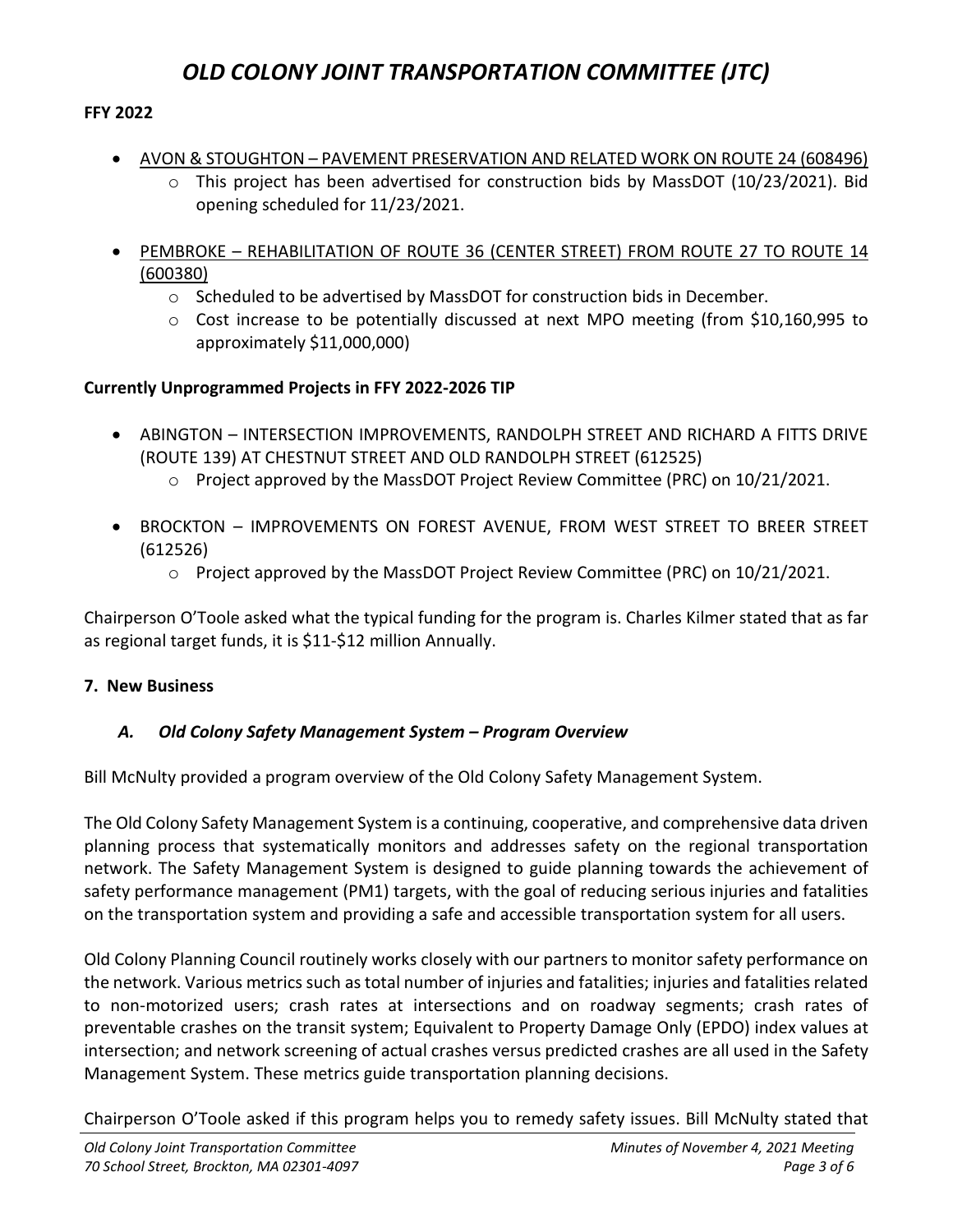that Road Safety Audits identify potential safety improvements, and implantation of any potential safety improvements is subject to the discretion of the jurisdiction responsible for the facility.

## *B. Resilient Transportation and Climate Change Summit – Summary and Recap*

Ray Guarino provided a summary and recap on the Resilient Transportation and Climate Change Summit.

OCPC held a Resilient Transportation and Climate Change Adaptation Summit webinar on Wednesday, October 20, 2021. The purpose of the webinar was to discuss the impact of climate change on transportation infrastructure, how we can plan for adapting to those impacts, and how we can reduce greenhouse gases from transportation sources. The panelists included a speaker from the Executive Office of Energy and Environment and our neighboring regional planning agency partners, Cape Cod Commission, Metropolitan Area Planning Council, and Southeastern Regional Planning and Economic Development District.

Hahn Chu is the Global Warming Solution Act Program Manager at the Executive Office of Energy and Environmental Affairs. She spoke about reducing transportation sector greenhouse gas emission in Massachusetts, and the implementation of the state's Decarbonization Plan and the Clean Energy and Climate Plan for 2025 and 2030.

Steven Tupper – Transportation Program Manager, Cape Cod Commission, Martin Pillsbury – Director of Environmental Planning, Metropolitan Area Planning Council, Bill Napolitano – Rivers, Trails and Watersheds Coordinator, Southeastern Regional Planning and Economic Development District, and Ray Guarino, Principal Transportation Planner gave presentations on the impact and response of Climate Change on each respective RPA region and the region's response to reducing flooding impacts through infrastructure improvements and improving flood resilience through low impact development and improvements in natural storage (dam removal and wetland replacement).

Sid Kashi stated that the Summit was very informative, and he learned a lot.

### **8. Other Business and Public Comment**

# *A. Community Local Technical Assistance Studies*

Bill McNulty reported on the following Community Local Technical Assistance Studies:

### Project Status Updates

### **Plymouth**

• Commerce Way Traffic Counts – Data collection planned for Fall 2021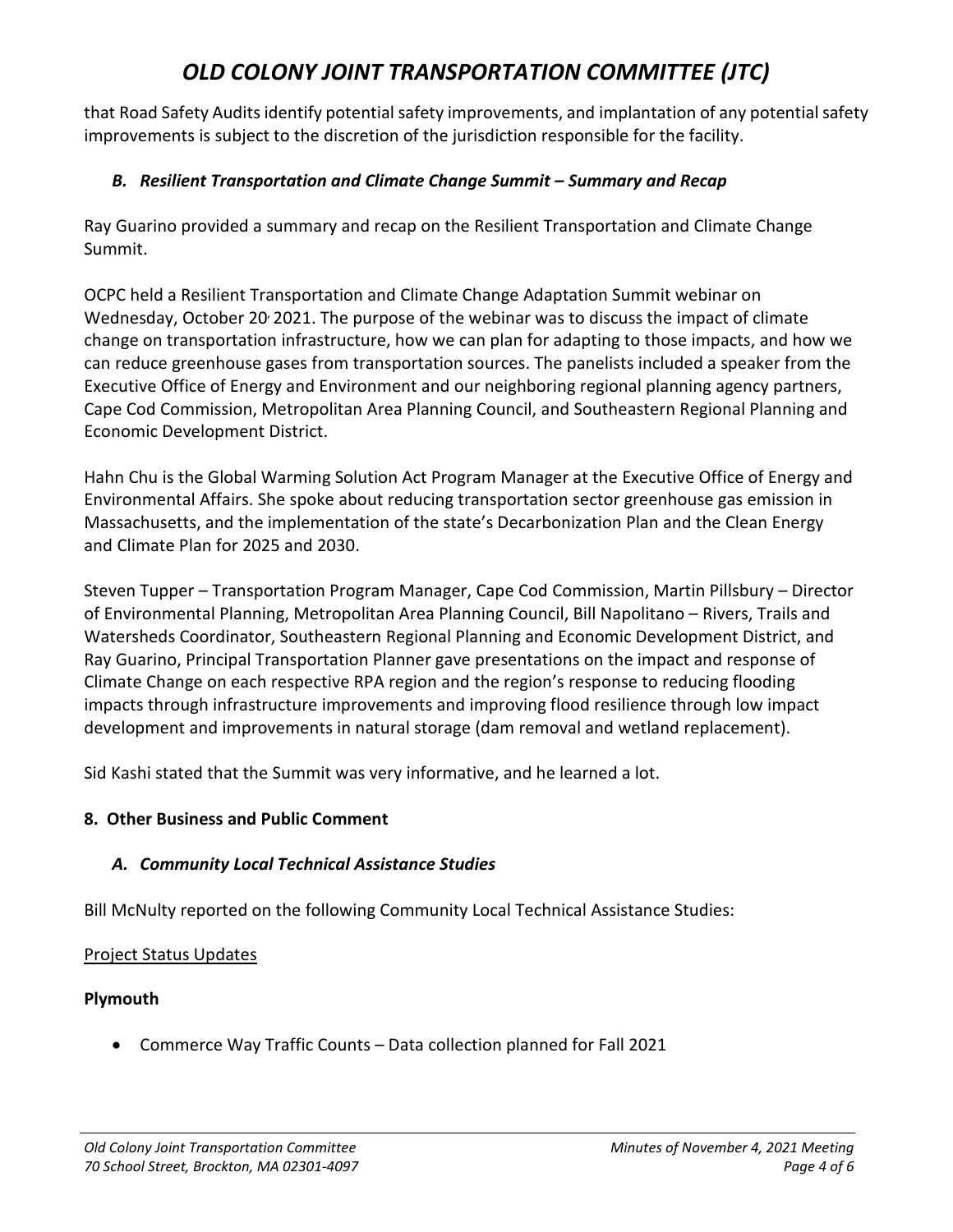#### **West Bridgewater**

- Traffic Study of Howard Street, Prospect Street, and Walnut Street Data collection completed, Analysis Underway
- *B. Staff Reviews on ENFs, EIRs, and NPCs*

Kyle Mowatt summarized the Environmental Notification Forms (ENFs), Environmental Impact Reports (EIRs), Notices of Project Changes (NPCs), and Certificates for projects within the OCPC region that are undergoing Massachusetts Environmental Policy Act (MEPA) Office review.

#### **ENF**

#### **EEA #16457 – Swanberg Property Wellfield (Pembroke)**

The Town of Pembroke is proposing to install a new groundwater production wellfield and associated water main connection. The proposed wellfield is expected to augment the Town's existing active water supply sources and assist with meeting future water supply demands. It should be noted that the Swanberg Property Wellfield is an additional redundant withdrawal point within the same aquifer as other production wells operated by the town, and not a request to increase the approved withdrawal capacity of the Town.

#### **CERTIFICATES**

### **EEA #16409 – Former National Fireworks Site (Hanover/Hanson)**

The certificate states the project **requires** the submission of an Environmental Impact Report (EIR). In a separate Draft Record of Decision (DROD), there is a **proposal to grant** a Waiver that will allow the proponent to proceed with Phase 1 of the project prior to completing the MEPA process for the entire project.

### **EEA #16409 – Former National Fireworks Site (Hanover/Hanson)**

This Record of Decision states that a Phase 1 Waiver has been granted. This will allow Phase 1 of the project to proceed to permitting prior to completion of the Draft Environmental Impact Report (DEIR) and Final Environmental Impact Report (FEIR) for the remainder of the project (Phase II).

#### **PUBLIC NOTICES**

#### **Notice of Intent to Initiate an Aquatic Plant Management Program (Brockton)**

At the location of Irrigation Pond in Brockton, MA, a mechanical hydro rake will be used to establish safe usage of the waterbody and to protect the interests of the Wetlands Protection Act by impeding